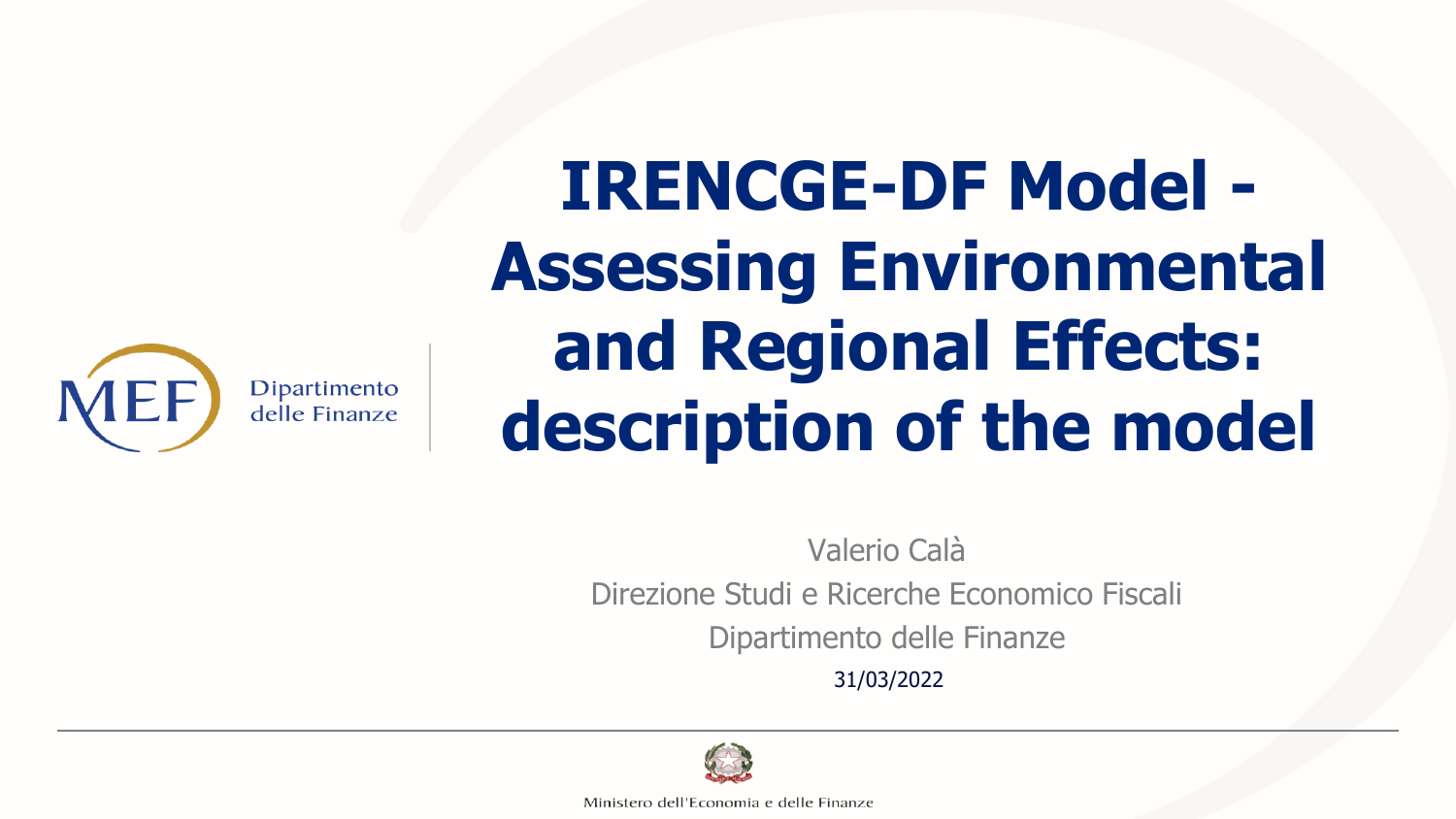# **TABLE OF CONTENTS**

- IRENCGE-DF: overview
- Production block
- Income block
- Demand block
- Trade block
- Other blocks

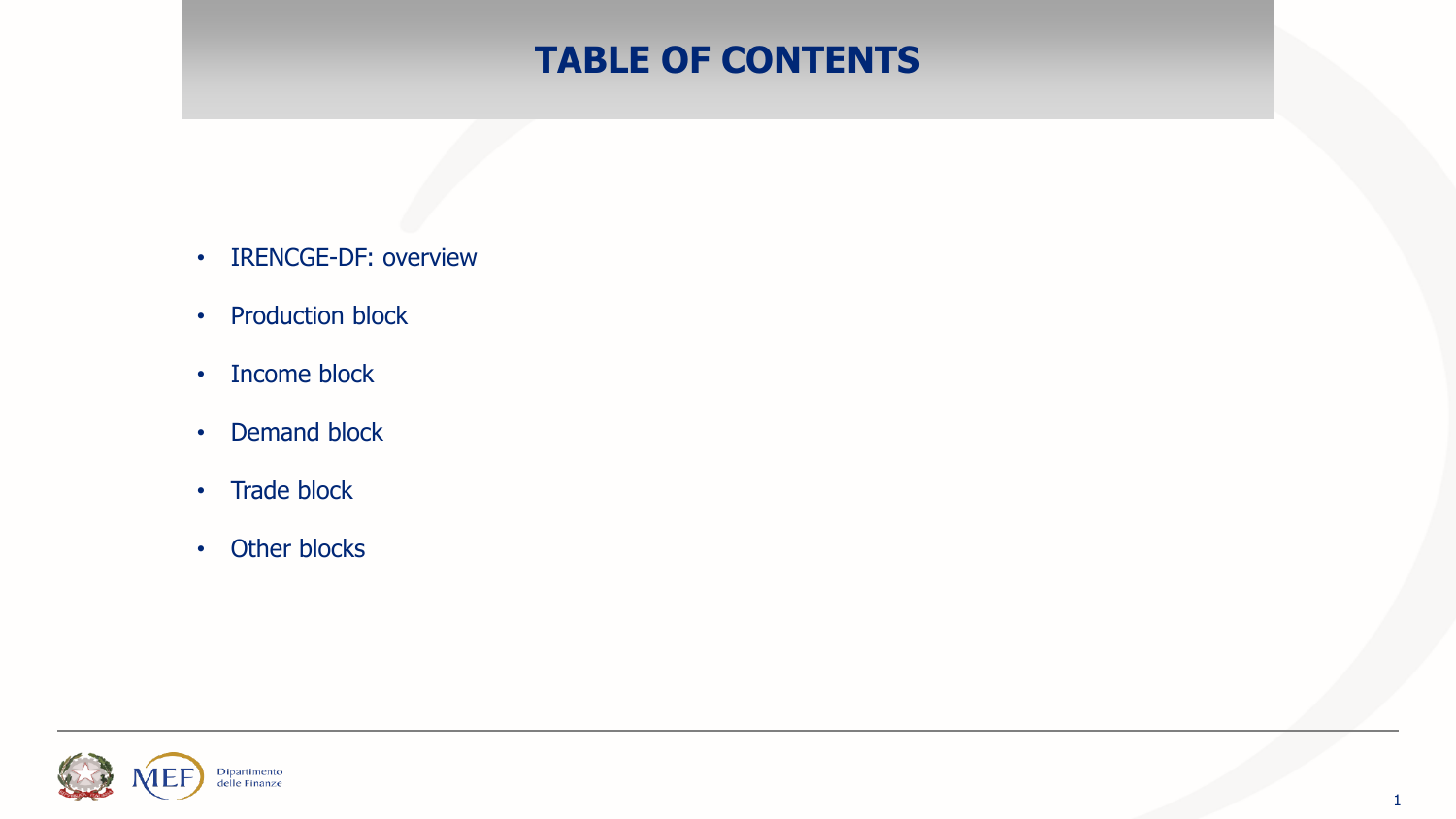## **IRENCGE-DF: OVERVIEW**

The Italian Regional and Environmental Computable General Equilibrium Model of the Department of Finance (IRENCGE-DF) is a (recursive) dynamic single country computable general equilibrium (CGE) model that is developed by MEF with the support of the World Bank.

The model can be calibrated to different Social Accounting Matrices (SAM) that follow a standard set of conventions in representing the economic structure, which we will describe further in the next session.

The model is implemented in the GAMS software. In short, GAMS solves the model by solving a determined system of equations with respect to endogenous variables. Each equation describes agents' behavior with respect to some objective function.

**Key changes** are the focus on energy, emissions and climate change thanks to both a multi-input/multi-output structure and a detailed energy specification that allows for capital/labor/energy substitution in production; a detailed demographics by age; revised tax equations; in demand system; air pollution impacts on labor productivity; endogenous capital supply to capital stock improved price indices k ratio.

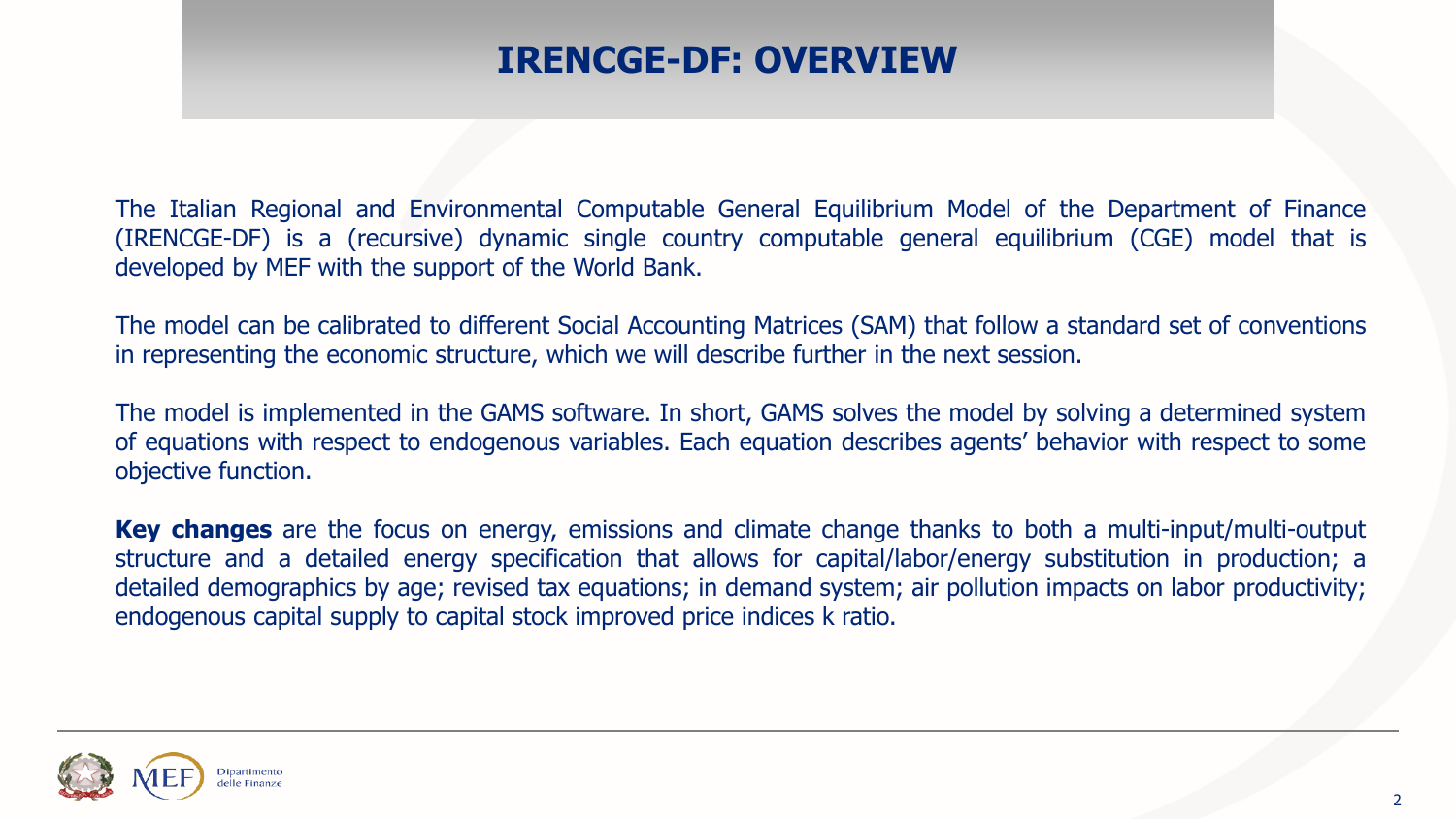# **IRENCGE-DF: OVERVIEW**

- **Modules:** 2 modules, one for the national version and the other for the regional ones.
- **Agents:** 1 Government, 1 Firm, 1 Rest of the World, 10 Households.
- **Dimensions:**
	- **Environmental module:** 76 sectors, 67 commodities (5 energy commodities), 5 consumer commodities (food, manifactures, services, energy, transports), 13 emission types (9 air pollutants and 4 GHGs), 3 factors of production (land, capital, labor), 2 capital vintages (old and new), 3 labor skill levels (unskilled, skilled and high-skilled).
	- **Regional module:** 20 Regions, 5 sectors, 5 commodities, 13 emission types (9 air pollutants and 4 GHGs), 2 factors of production (capital, labor), 2 capital vintages (old and new),
- **Main blocks:** production block (with nested CES function to derive optimal demand of input/intermediate goods), income block (transfers, taxes, labor and capital incomes), demand block (with CDE demand system for households), trade block (with CET function for export supply allocation and CES function for import demand).
- **Other blocks:** apart from these main blocks, we have different sets of equations describing the model. We can group them in other five blocks: demographic equations, macroeconomic identities, capital market dynamics, emissions and climate change impact channels.

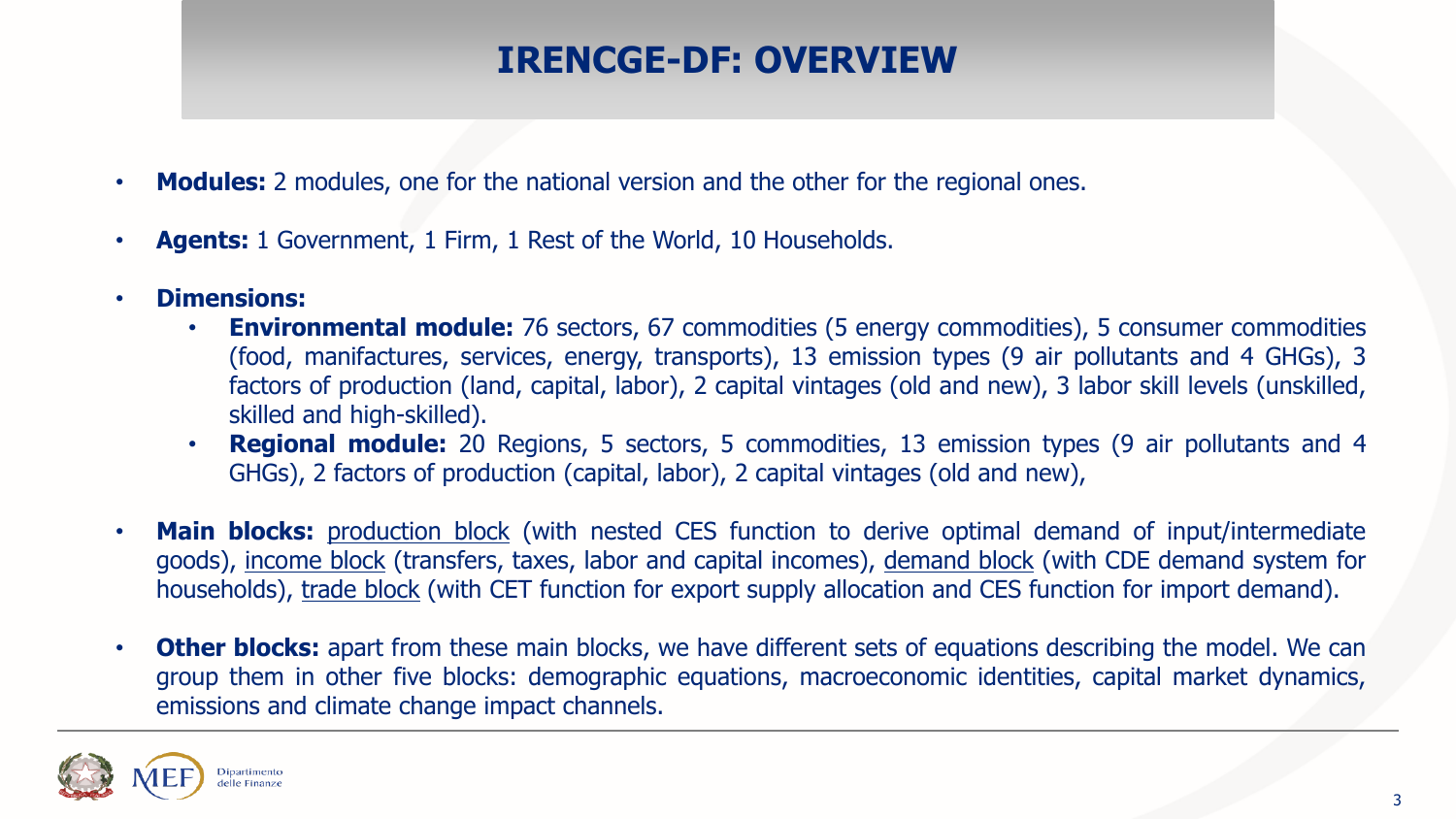# **PRODUCTION BLOCK**

In this block we have the equations describing the production of gross output in each activity sector.

The model uses a nested CES function, i.e. we can obtain a **flexible production structure** by changing elasticities between different input or intermediate goods – which in the end determine different supplementary or complementary conditions – or by twisting their technological and share parameters – which might give cost neutral different input ratios.

The model is **multi-input** because a given activity might use different inputs or intermediate goods. For example, electricity production can be done by multiple activities: thermal, hydro, solar and other renewable forms of electricity production.

The model is **multi-output** because a single activity might produce more than one output. For example, sugar production can produce sugar, ethanol, rum and even power.

The following scheme illustrates how the nested CES production function works:

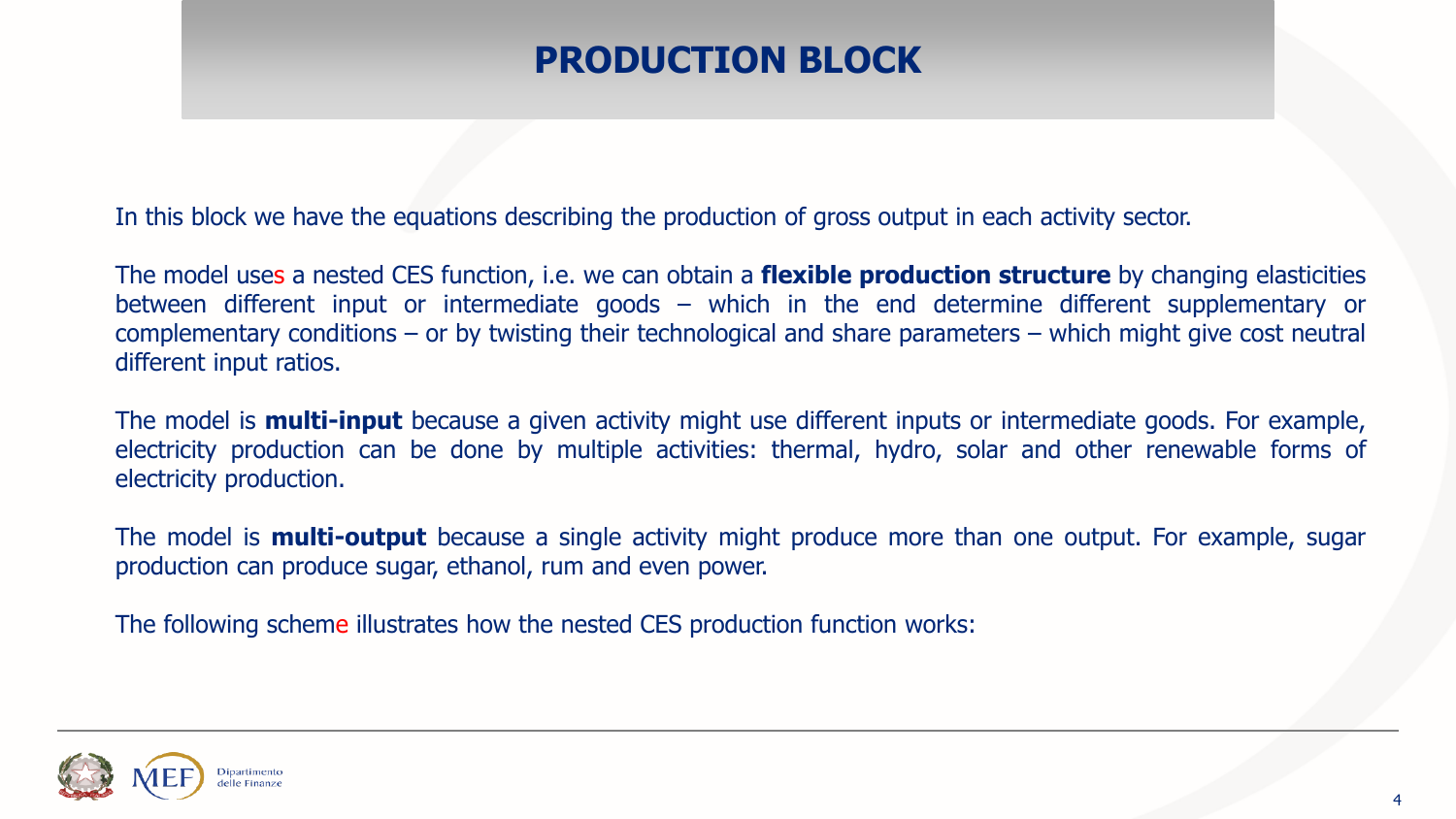#### **PRODUCTION BLOCK**



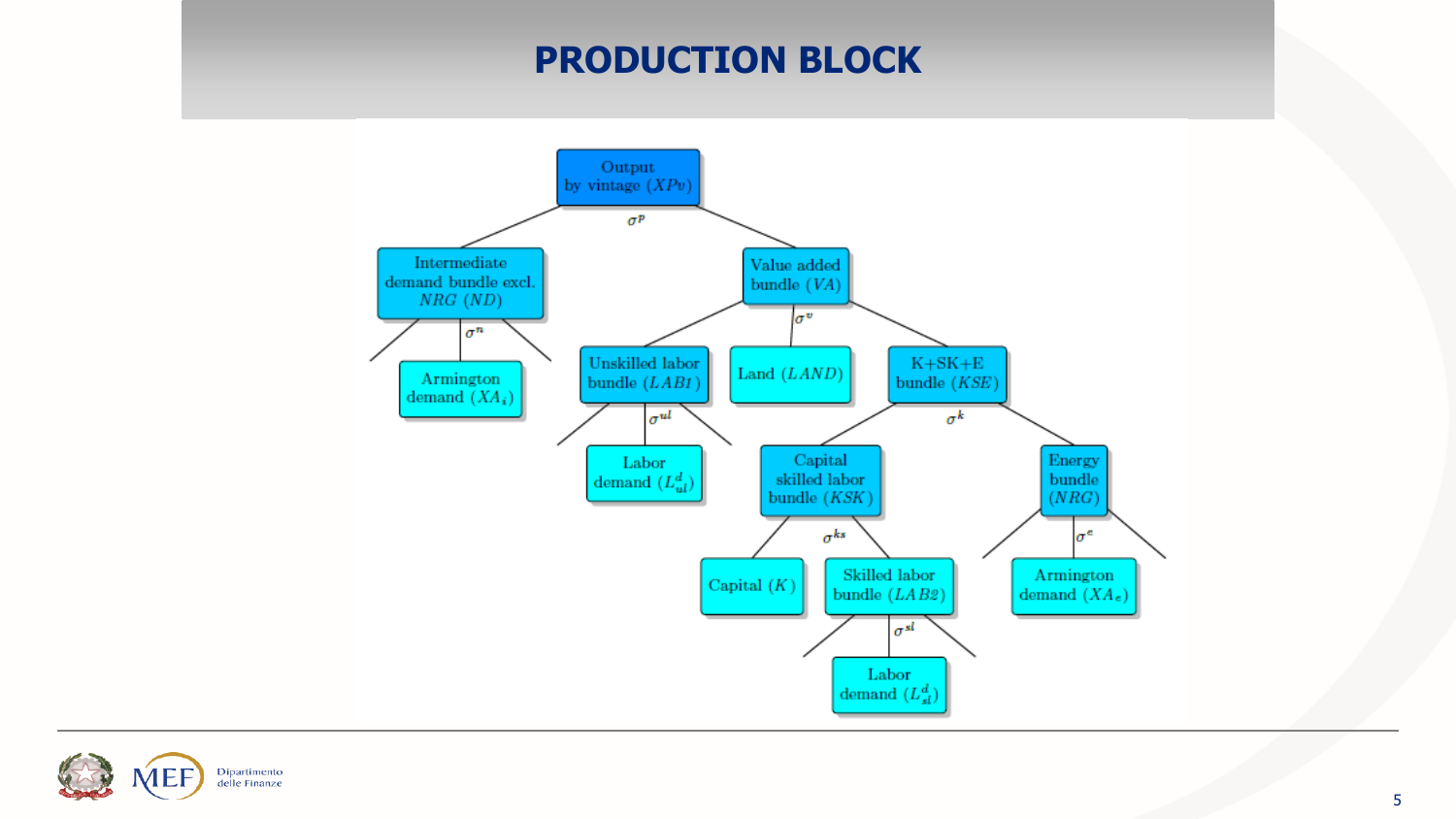## **INCOME BLOCK**

We have multiple households, the government and a representative firm as our final demand agents. In this block we determine their income, which consequently determines their expenditure and saving/investment decisions.

**Households** are the only ones with labor incomes, differentiated according to their skill level. Moreover, they also receive transfers from and pay taxes to the government. Lastly, they have a share of capital income as they also are the firm's owner, and they finance the government through debt.

**Enterprise** has a share on capital income, pays taxes and remunerates factor of productions (namely land, capital and labor). It could also receive transfers and finance the government through debt. Together with government and households, enterprise savings determine the national investments.

**Government** has the residual share of capital income, makes transfers, pays its debt to households, firms and the rest of the world (with distinct foreign and domestic interest rates) and has a stream of revenues thanks to taxation, which is highly detailed with different tax streams in order to simulate different fiscal policies.

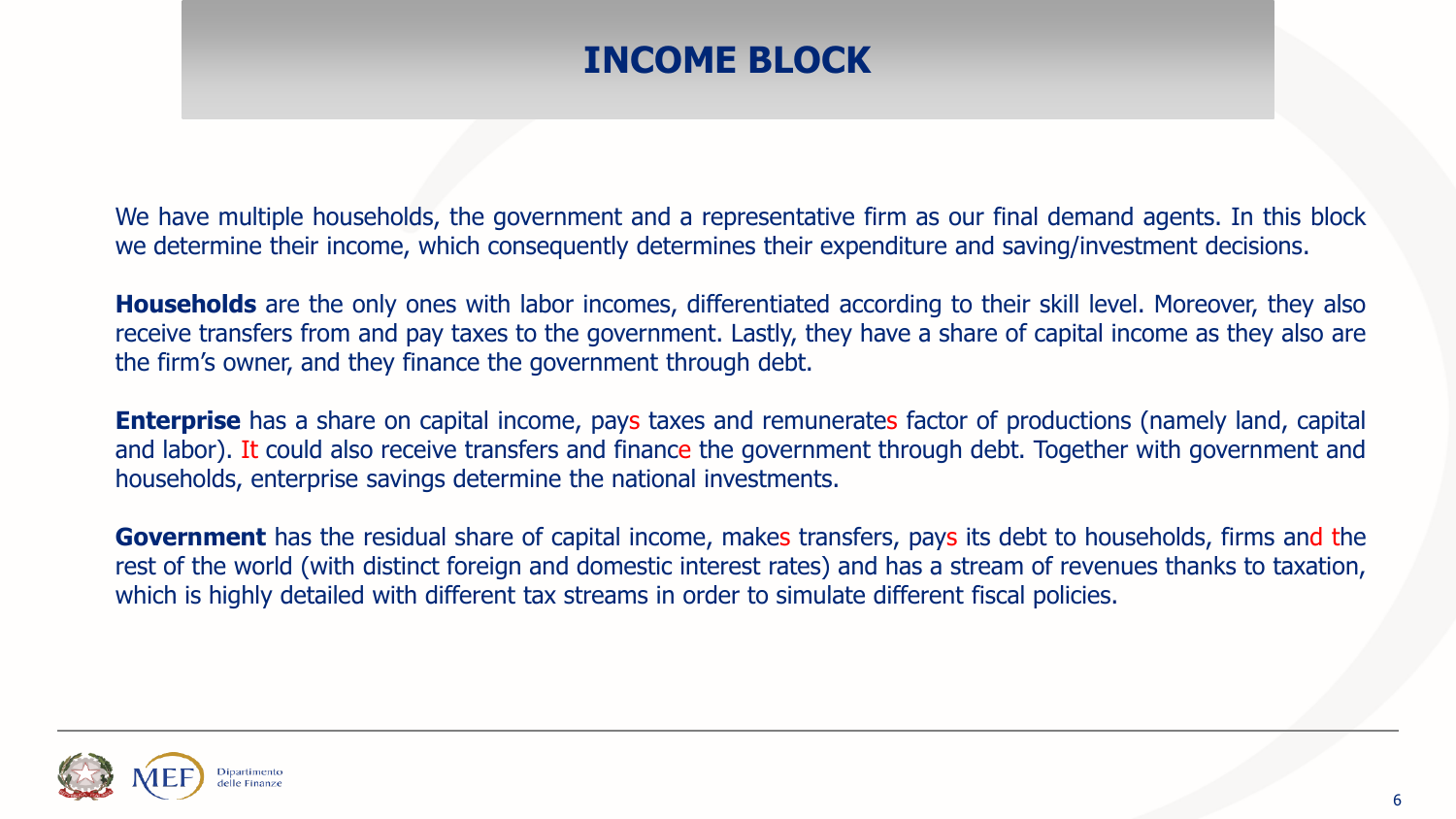# **INCOME BLOCK**



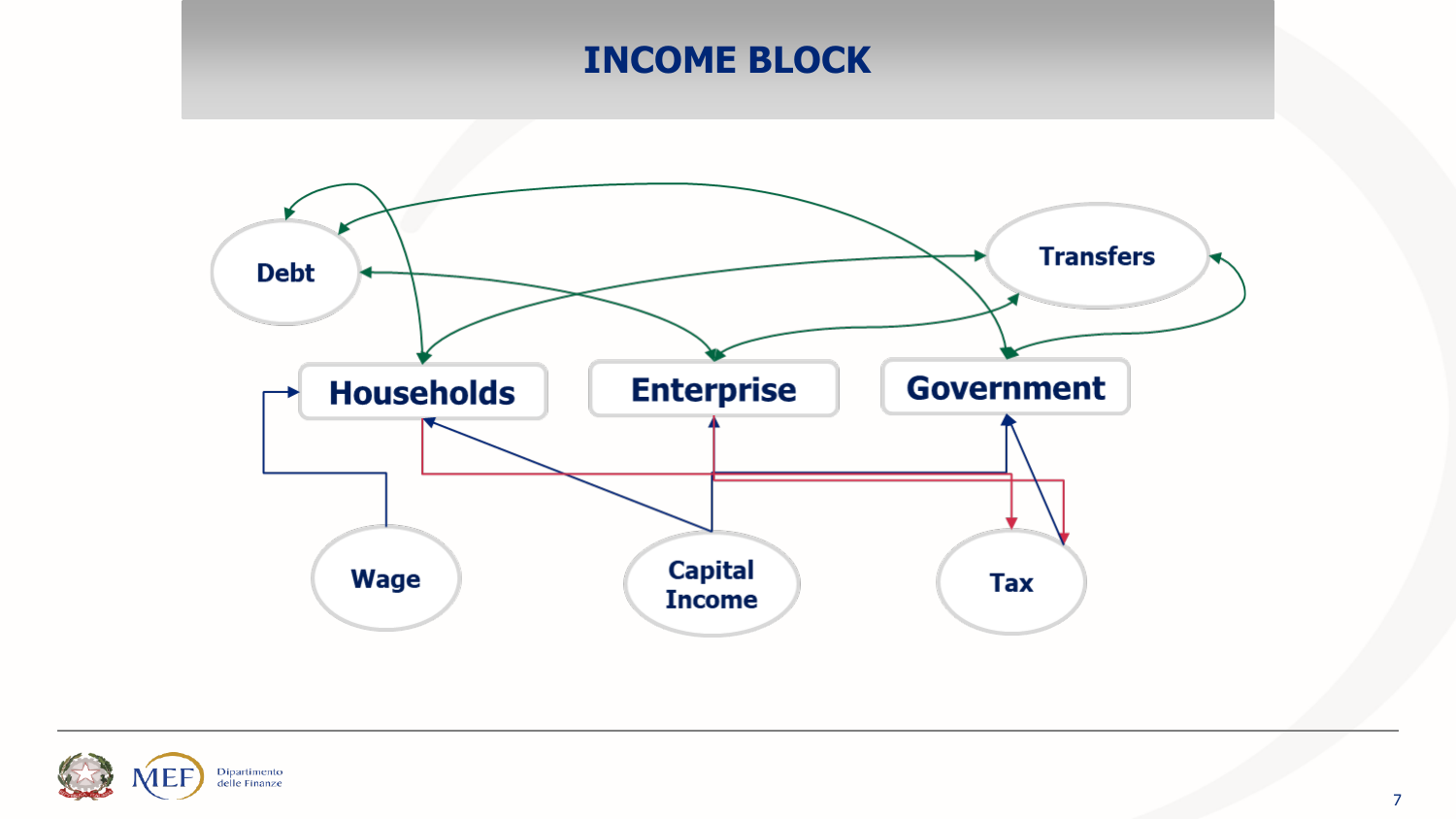## **DEMAND BLOCK**

**Households:** they demand consumer commodities (food, manifactures, services, energy, transports – derived with a CDE utility function), which are further broken down as energy and non-energy bundles through a CES function, which lastly determines the Armington demand for all produced commodities (67 in the national module of the model, 5 in the regional ones). Since we are modeling a small open economy, these demands can be satisfied both with domestically produced and imported goods (see Trade block). In the regional module, households consume commodities from other regions as well.

**Other agents:** they have an aggregate expenditure on goods and services which is broken down into the demand for energy and non-energy bundles, which is further broken down into the demand for all produced commodities. The logic is the same as before, but they just have one aggregate demand on top of the nest.

**Margins:** for each produced commodity there is also a demand for transport margins, which are the sum of 3 different nodes: from factory gate to domestic market, from factory gate to the domestic border for export and from the border to the domestic market for import.

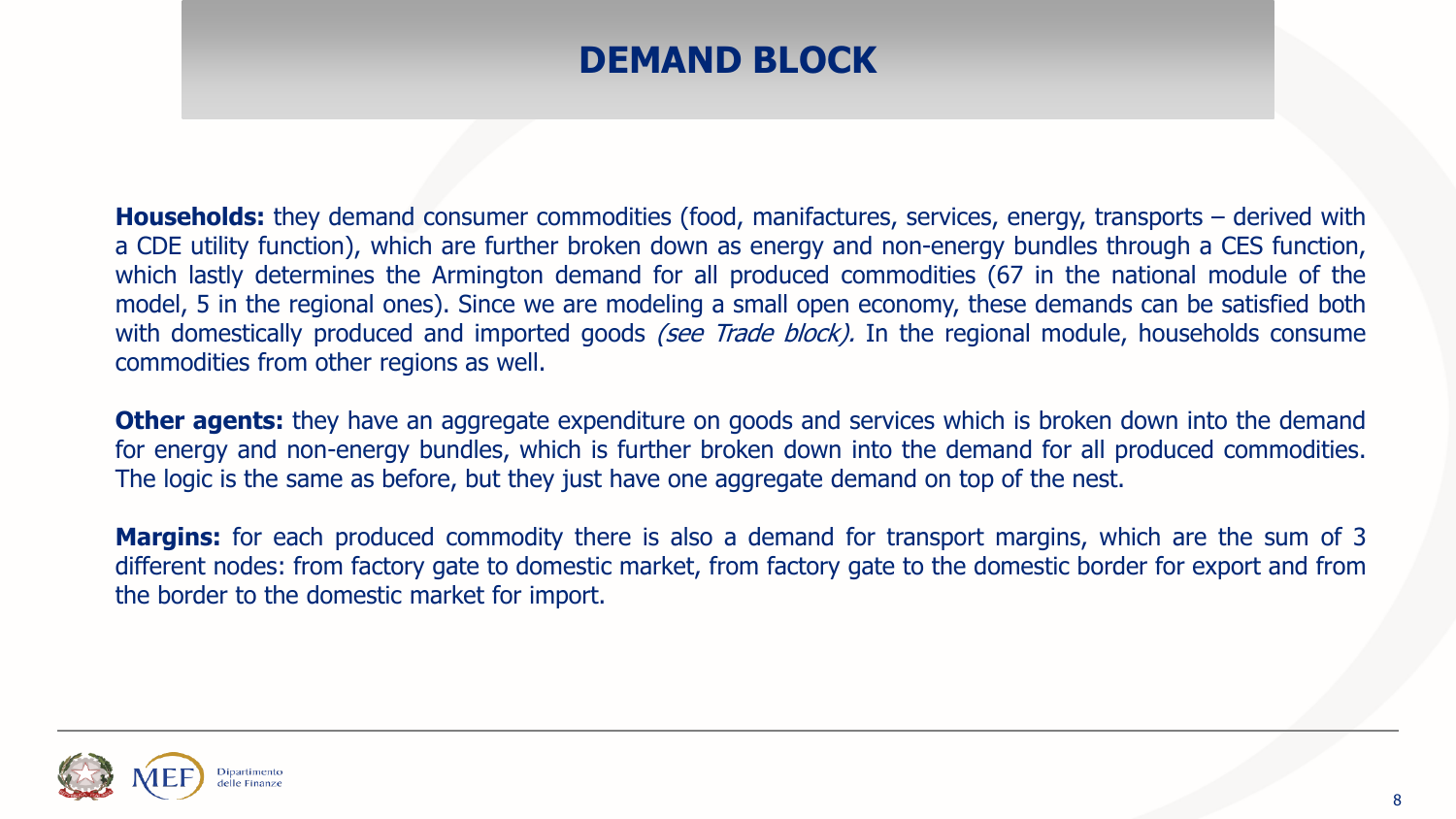# **DEMAND BLOCK**



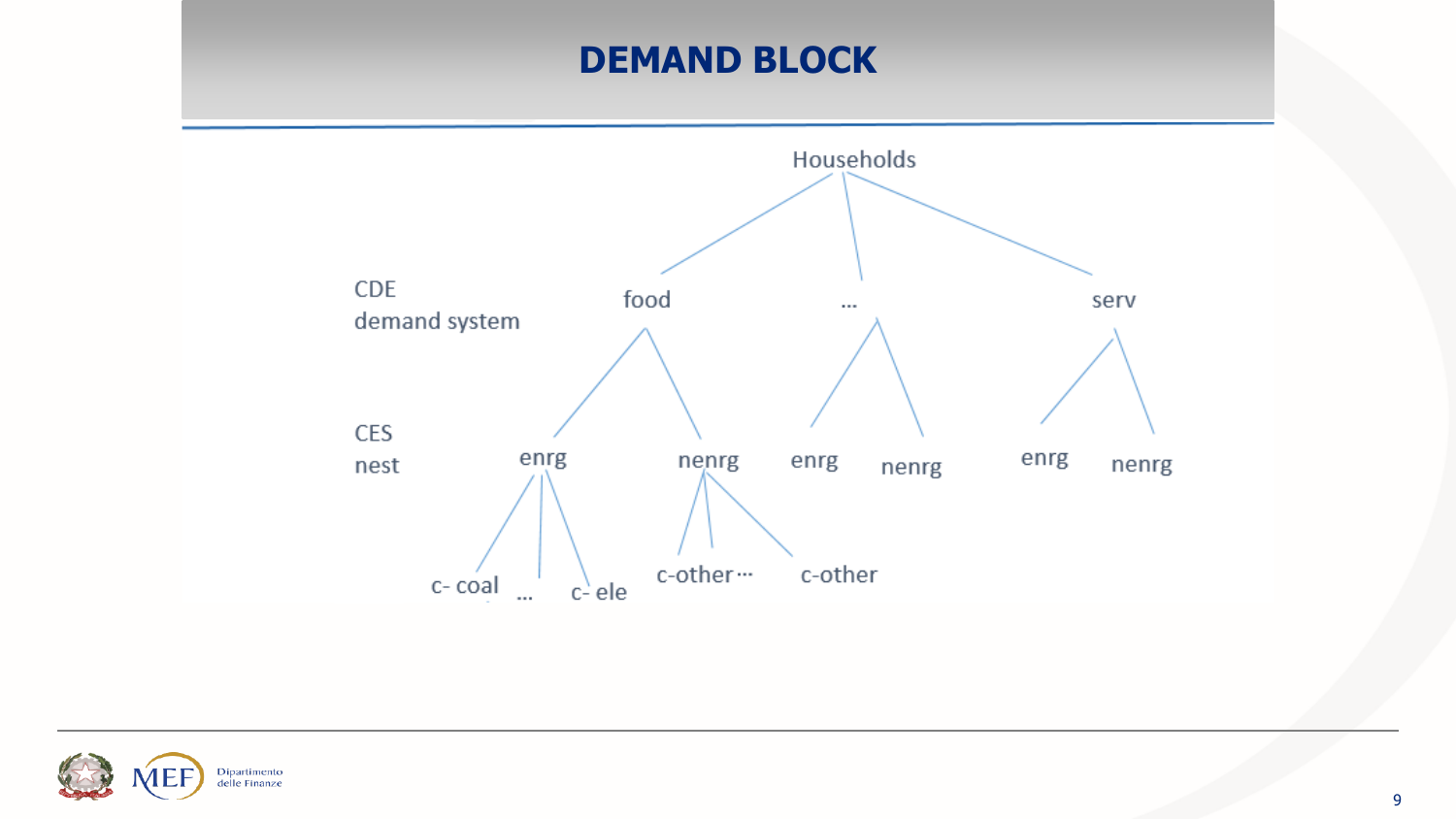#### **TRADE BLOCK**

Up so far, we have determined completely the so-called Armington demand for goods across all agents, which include activities, private or consumer demand, other final demand and margin delivery.

In the Trade block, we split this into the demand for domestically produced and imported goods, based on their relative price, by using a national CES function to make the breakdown ( $\rightarrow$  **Import demand**)

Moreover, in this block we determine through a CET allocation function which part of the domestic production will be allocated in the domestic market and which part will be exported  $(\rightarrow$  **Export supply**)

#### **Assumptions** are:

1. Armington demand for goods is homogenous across agents and so can be aggregated in volume terms. 2. All agents have the same preference function for domestic and imported goods.

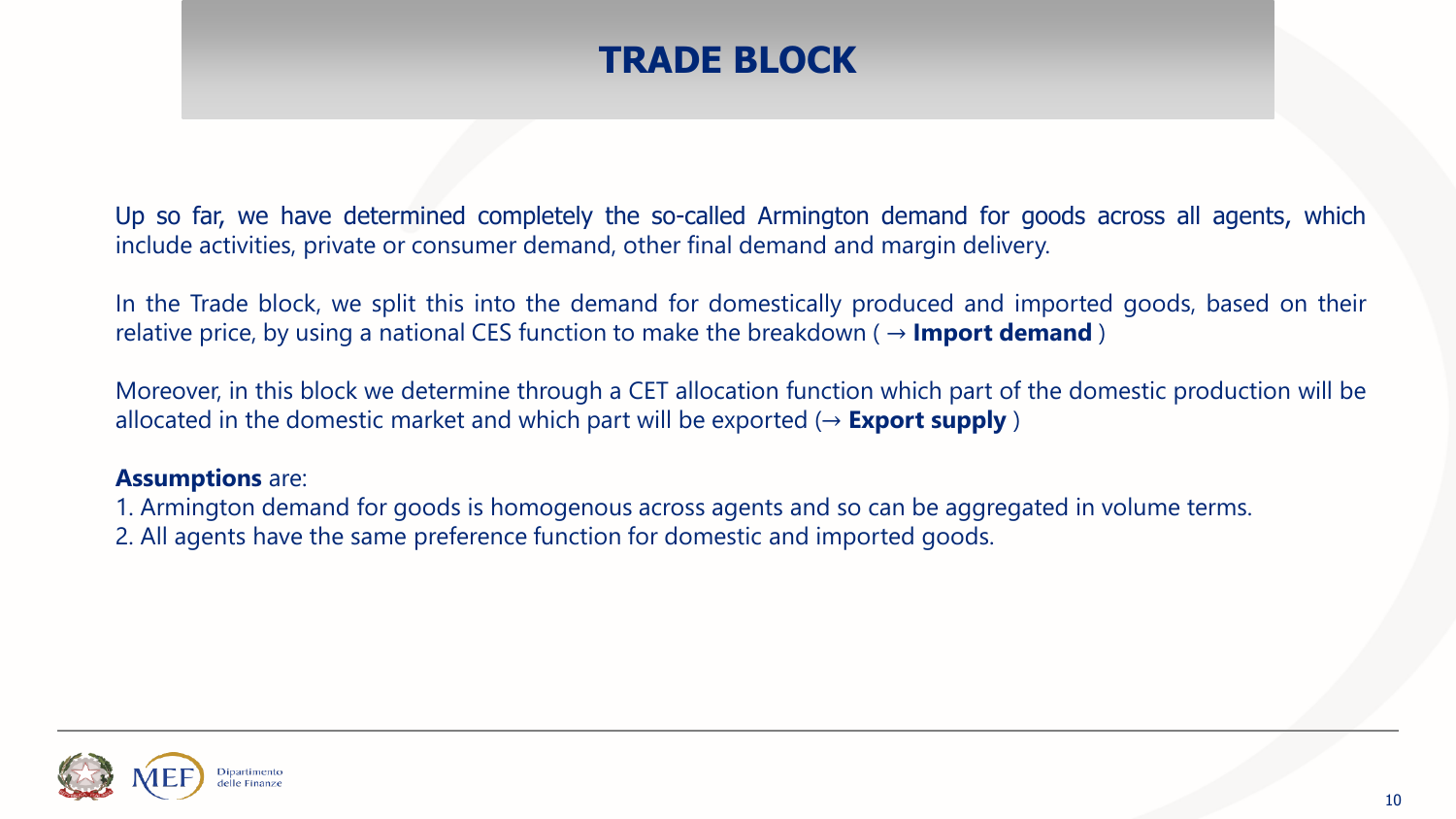#### **OTHER BLOCKS**

**Demographic block** determines the population by age, cohorts and multiple households. Only the population in the working age cohort is considered in the labor supply.

**Macroeconomic identities** are standard: aggregate stock building, aggregate import/export (both in nominal and real terms), aggregate price, GDP (both at market price and factor cost), ecc.

**Capital Market dynamics:** the model allows for two types of capital vintages (*old* and *new*), to introduce differences between rate of return of capital generated by recent investments and elasticity of substitution in the production function.

**Emission block** determines the level of emissions associated with consumption for each good (both intermediate and final), use of factors of production and total output for each activity.

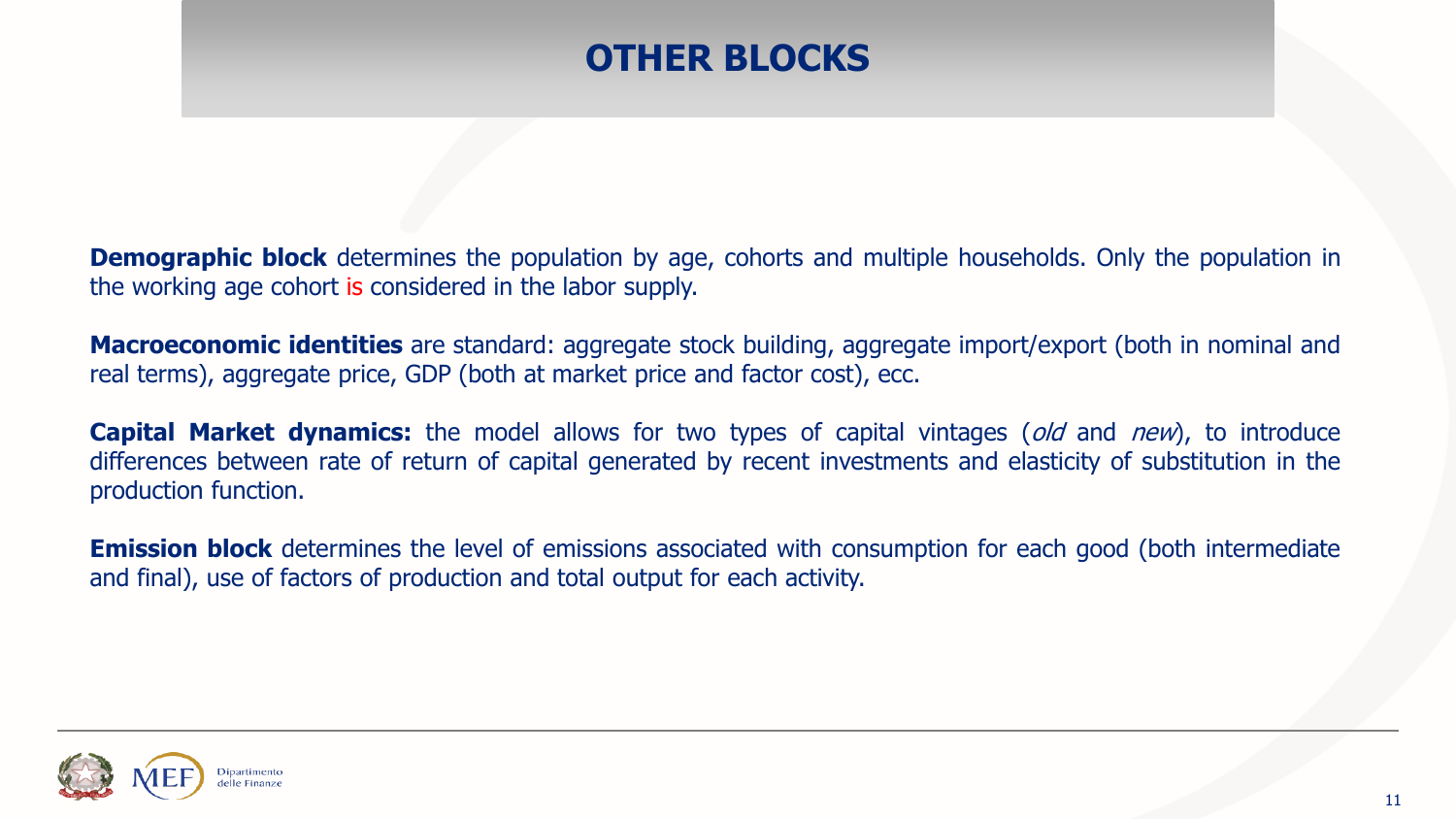#### **OTHER BLOCKS**



#### **Climate change impact channels**

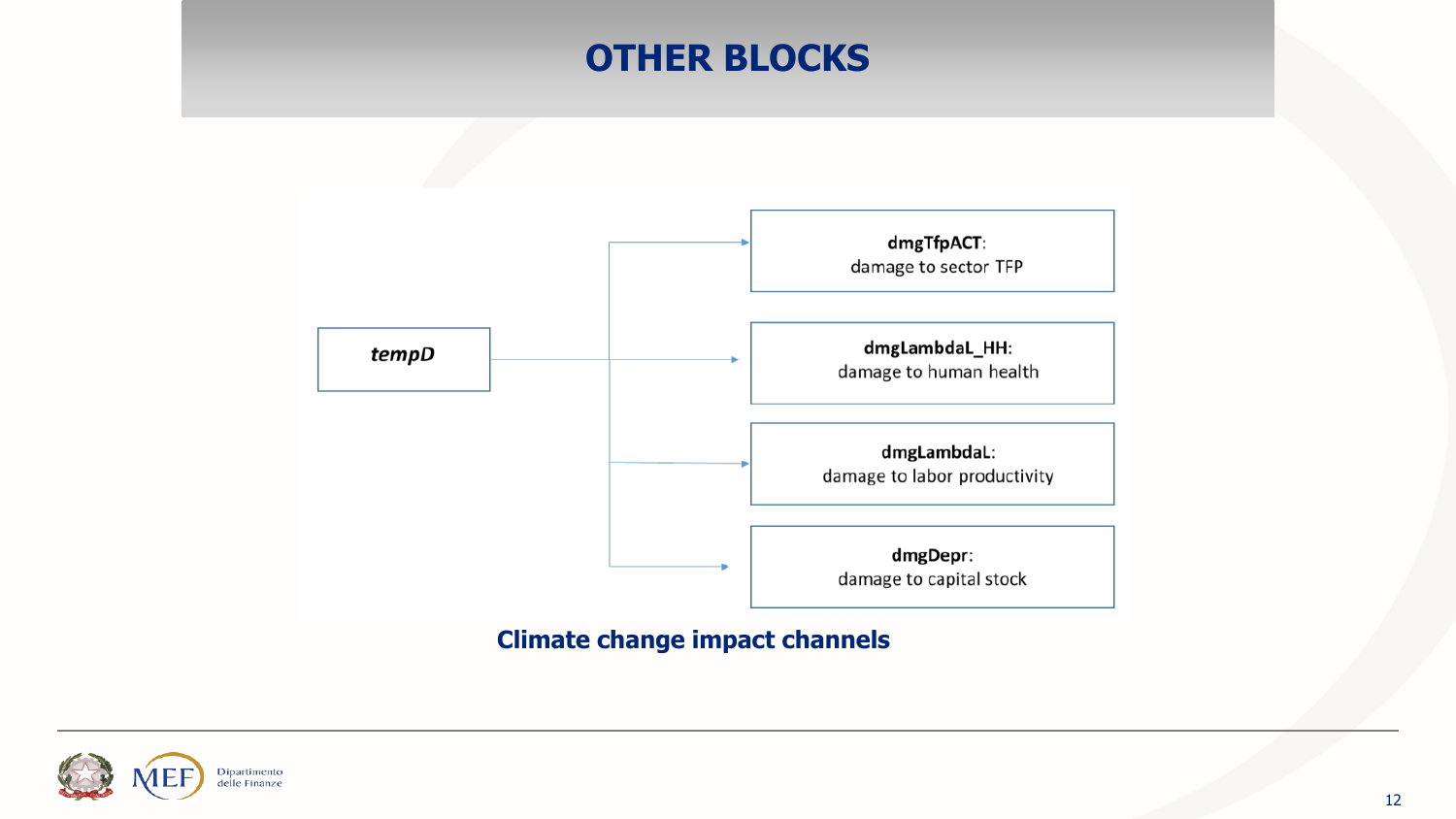# **MODEL CLOSURE**

**IRENCGE-DF** allows for choosing the closure rules flexibly:

Default closure rules are:

- Saving Investment: By default saving rates fixed, investment adjusts
- Government: Government expenditure and investment are fixed as a share of GDP; government savings adjust
- Rest of the world: Foreign savings are fixed as a share of GDP; real exchange rate adjusts

Default closures can be changed easily.